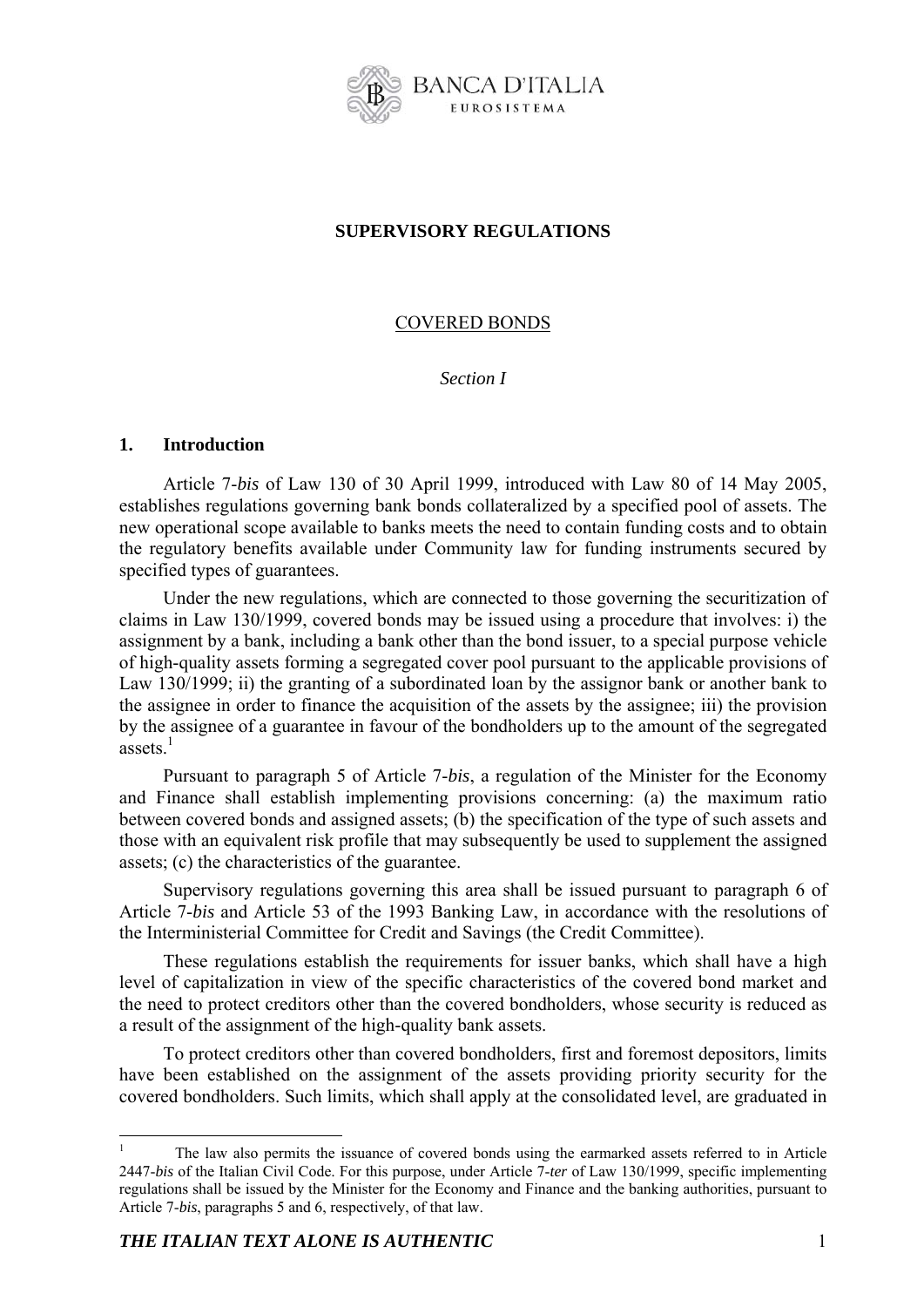

relation to the banking group's capital strength (total capital ratio calculated on the basis of supervisory capital and Tier 1 capital).

The prudential treatment of the covered bonds and the subordinated loan shall be governed in accordance with the applicable Community regulatory framework.

With regard to the operational and legal complexity of the transactions, special organizational instructions shall apply to the participating banks. The risks connected with the issue programmes shall be carefully assessed by the competent governing bodies, taking account of the complexity of the transactions and the impact that they have on the bank's financial situation and its internal control system. The regularity of the transactions shall be monitored by the bank and by an independent asset monitor.

## **2. Legislative sources**

The field is governed by:

- Article 22, paragraph 4, of Directive 85/611/EEC of 20 December 1985 on the coordination of laws, regulations and administrative provisions relating to undertakings for collective investment in transferable securities (UCITS);
- Annex VI, Part 1, points 68 to 71, of Directive 2006/48/EC of the European Parliament and of the Council of 14 June 2006 relating to the taking up and pursuit of the business of credit institutions;
- Article 19, paragraph 2 of Directive 2006/49/EC of the European Parliament and of the Council of 14 June 2006 on the capital adequacy of investment firms and credit institutions;
- Article 7-*bis* of Law 130 of 30 April 1999, introduced by Law 80 of 14 May 2005;
- the following articles of the 1993 Banking Law:
	- Article 12, which governs bonds and certificates of deposits issued by banks;
	- Article 51, which requires banks to send the Bank of Italy periodic returns, as well as any other figures or documents it may request, in the manner and within the time limits it establishes;
	- Article 52, which governs notifications by boards of auditors and persons appointed to audit the accounts to the Bank of Italy;
	- Article 53, paragraph 1, sub-paragraphs a), b) and d), which give the Bank of Italy, in compliance with the resolutions of the Credit Committee, the power to issue general regulations concerning capital adequacy, the limitation of risk in its various forms, administrative and accounting procedures and internal control mechanisms;
	- Article 53, paragraph 3, which gives the Bank of Italy the power, inter alia, to adopt specific measures regarding individual banks concerning the matters referred to in paragraph 1, where the situation so requires;
	- Article 61, paragraph 5, which establishes that Article 52, which governs notifications by boards of auditors and persons appointed to audit the accounts to the Bank of Italy, shall apply to parent financial companies;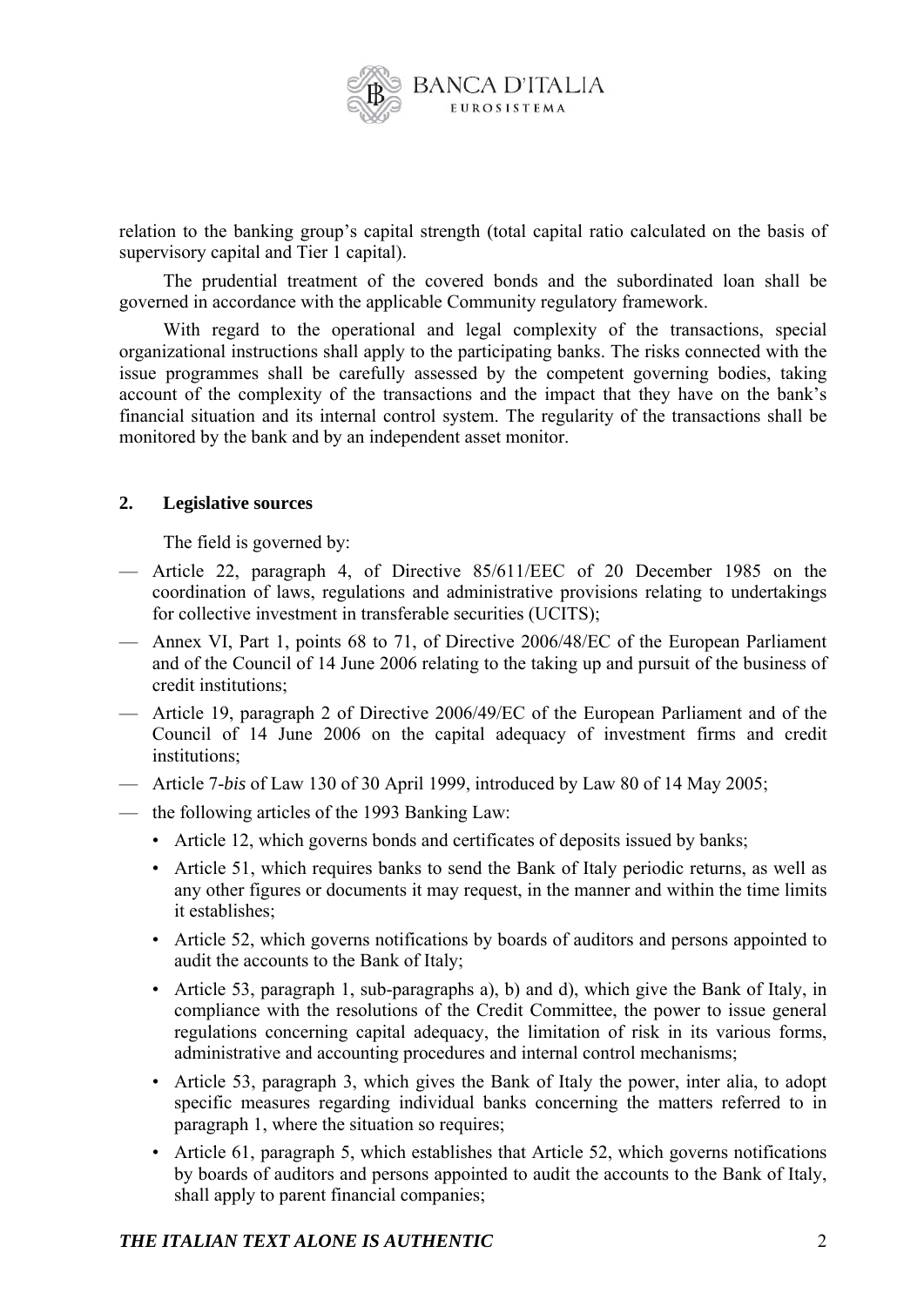

- Article 66, paragraphs 1 and 2, which require parent companies of banking groups to provide information in the manner and within the time limits established by the Bank of Italy;
- Article 67, paragraphs 1, 2-*ter* and 3-*bis*, which, for the purpose of carrying out consolidated supervision, establish that the Bank of Italy, in compliance with the resolutions of the Credit Committee, shall, by way of general or specific regulations, issue instructions to the parent undertaking or to the components of the banking group with regard to capital adequacy, the limitation of risk in its various forms, administrative and accounting procedures and internal control mechanisms;

and in addition:

- Decree 310 of 14 December 2006 of the Minister for the Economy and Finance;
- Credit Committee resolution of 2 August 1996 with regard to administrative and accounting procedures and internal control mechanisms, as amended by the Credit Committee resolution of 23 March 2004;
- the Decree of the Minister for the Economy and Finance as Chairman of the Credit Committee, of 27 December 2006;
- Decree 213 of April 2007 of the Minister for the Economy and Finance as Chairman of the Credit Committee.

#### **3. Definitions**

In these regulations:

- "law" shall mean Law 130 of 30 April 1999 as amended;
- − "regulation" shall mean Decree 310 of 14 December 2006 of the Minister for the Economy and Finance;
- − "covered bonds" shall mean covered bonds issued pursuant to Article 7-*bis* of the law;
- − "issuer bank" shall mean the bank that issues covered bonds;
- − "assignor bank" shall mean the bank that transfers assets to the assignee pursuant to Article 7-*bis* of the law;
- − "lending bank" shall mean the bank that grants the subordinated loan to the assignee;
- − "subordinated loan" shall mean the loan granted to the assignee by the assignor bank or by another bank to acquire eligible assets with repayment subordinate to full satisfaction of the covered bondholders and of the counterparties to derivative contracts to hedge risks and ancillary agreements, as well as to payment of other transaction costs;
- − "assignee" shall mean the company whose sole purpose, pursuant to Article 7-*bis* of the law, is to acquire loans and securities with financing granted or guaranteed by banks, including the assignor banks, and the granting of guarantees for bonds issued by such banks or other banks;
- − "eligible assets" shall mean the assets (loans and securities) specified by the regulation as eligible for transfer to the assignee (see Article 2, paragraphs 1 and 2, and Article 6 of the regulation);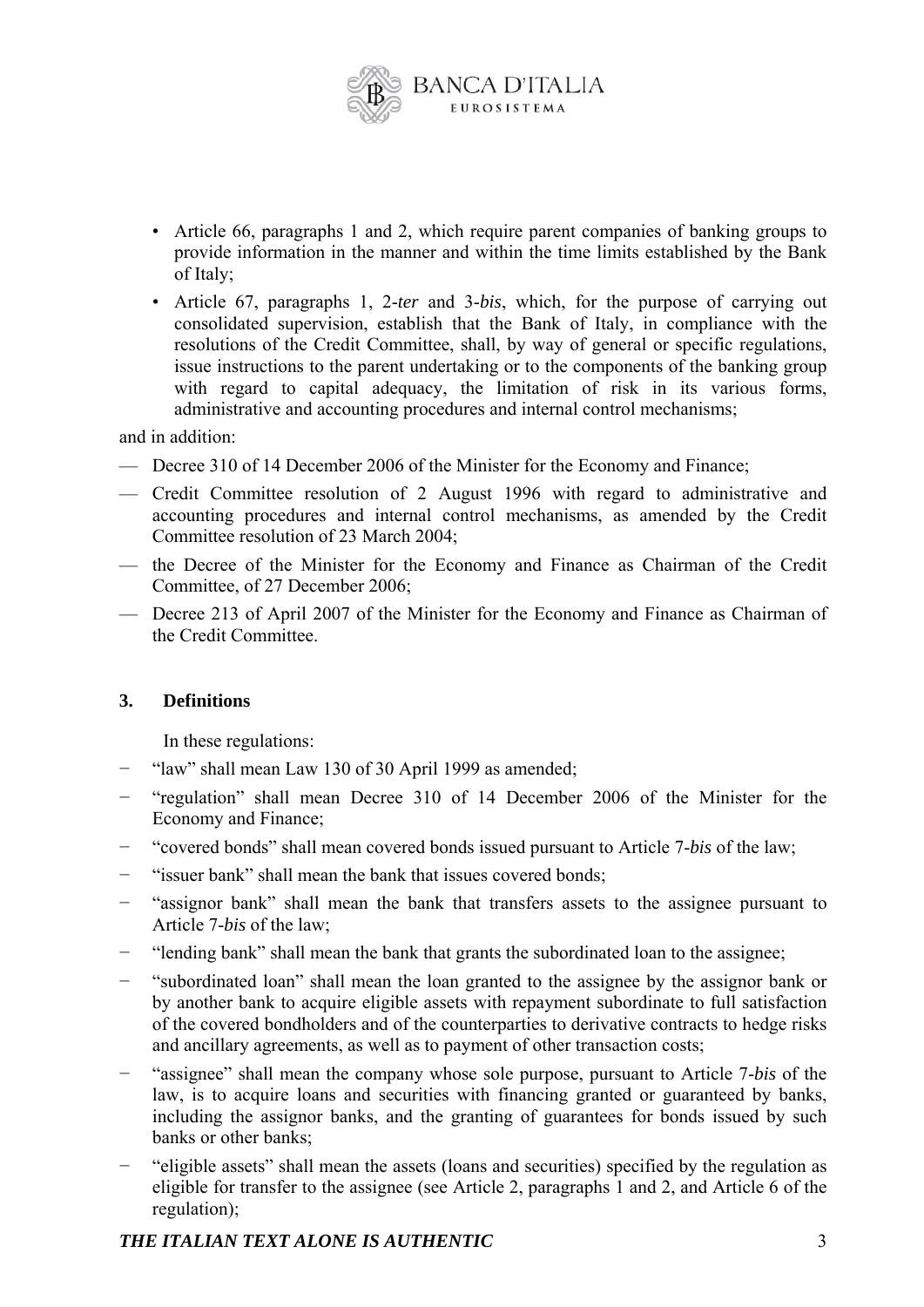

- − "supplementary eligible assets" shall mean assets with risk profiles equivalent to those of the eligible assets that under the provisions of the regulation may subsequently be used to supplement the eligible assets (see Article 2, paragraph 3, sub-paragraphs 2 and 3, and paragraph 4 of the regulation);
- − "total capital ratio" shall mean the ratio between supervisory capital<sup>2</sup> and the total capital requirement of the bank or banking group<sup>3</sup> multiplied by  $12.5$ ;<sup>4</sup>
- − "Tier 1 ratio" shall mean the ratio between Tier 1 capital and the total capital requirement of the bank or banking group multiplied by  $12.5<sup>5</sup>$

## **4. Scope of the regulations**

The provisions of these regulations shall apply to banks authorized in Italy and parent financial companies of banking groups.

#### *Section II*

#### **1. Eligibility requirements for issuer or assignor banks**

Banks belonging to banking groups meeting the following requirements at the time of the issuance shall be allowed to issue covered bonds:

- consolidated supervisory capital<sup>6</sup> of at least  $\epsilon$ 500 million: and
- − a consolidated total capital ratio of at least 9%.

The requirements shall also be met at the time of the transfer by assignor banks, if they are not the issuer banks and do not belong to the same banking group.<sup>7</sup>

For banks not belonging to a banking group, the requirements shall refer to individual supervisory capital and the individual total capital ratio, respectively.

## **2. Transfer limits**

 $\frac{1}{2}$  See Title I, Chapter 2 of Circular 263 of 27 December 2006, "New regulations for the prudential supervision of banks".

<sup>3</sup> See Title II, Chapter 6, of Circular 263. The total capital requirement shall be considered gross of eligible Tier 3 subordinated loans.

<sup>4</sup> Supervisory capital /(total capital requirement  $*$  12.5).

 $\overline{\phantom{0}}$ Tier 1 capital /(total capital requirement \* 12.5).

<sup>6</sup> See Title I, Chapter 2, of the "New regulations for the prudential supervision of banks".

<sup>7</sup> In case the requirements are no longer met, additional covered bonds cannot be issued even if this had been formally decided and part of the cover pool is still available.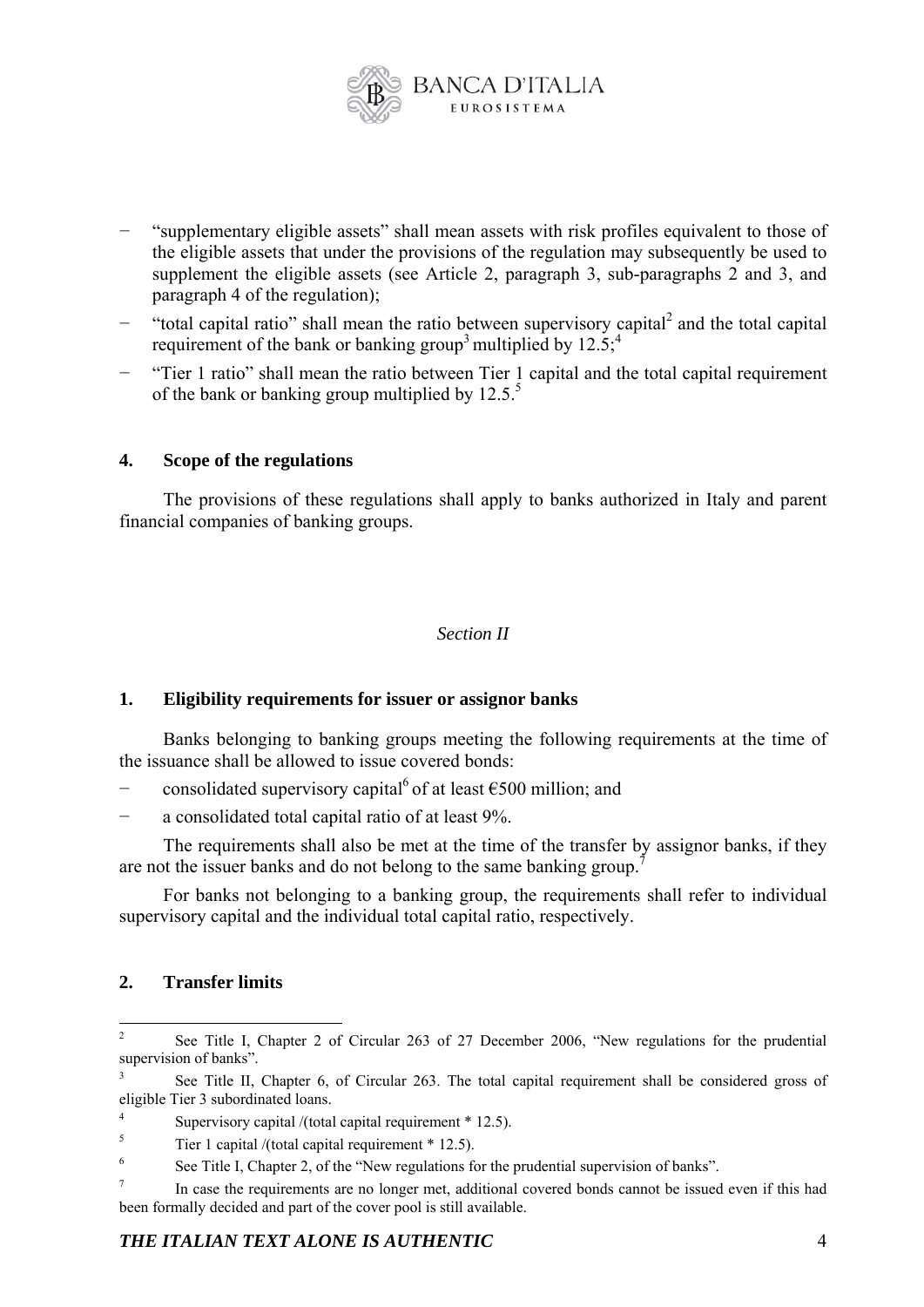

Eligible assets may be assigned subject to the following restrictions, graduated based on the total capital ratio and Tier 1 ratio at the consolidated level: $8$ 

| <b>Capital strength</b> |                                                                                  | <b>Transfer limits</b>                             |
|-------------------------|----------------------------------------------------------------------------------|----------------------------------------------------|
|                         | <i>Band "a"</i>   Total capital ratio $\geq 11\%$<br>and Tier 1 ratio $\geq 7\%$ | No limit                                           |
| Band "b"                | Total capital ratio $\geq 10\%$ and < 11%<br>and Tier 1 ratio $\geq 6.5\%$       | Transfer permitted up to 60%<br>of eligible assets |
| Band " $c$ "            | Total capital ratio $\geq$ 9% and < 10%<br>and Tier 1 ratio $\geq 6\%$           | Transfer permitted up to 25%<br>of eligible assets |

The capitalization requirements (total capital ratio and Tier 1 ratio) specified for each band shall be met jointly. Otherwise, the limits specified for the next lower band shall apply.<sup>9</sup> The transfer limits, expressed as a percentage of eligible assets, shall refer to the total for such transactions carried out by a banking group.<sup>10</sup> The limits set out in this paragraph shall apply to the eligible assets held by the Italian entities of the assignor bank's banking group whenever any foreign entities of that banking group have issued covered bonds − thus using part of their assets to collateralize those bonds − pursuant to the respective legislation.

## **3. Supplementation of transferred assets**

The supplementation of transferred assets subsequent to the initial assignment shall be carried out by way of the transfer of additional eligible assets or supplementary eligible assets.<sup>11</sup> Supplementation shall also be permitted beyond the transfer limits referred to in subsection 2.

Supplementation shall be permitted solely to maintain the ratio between the covered bonds and the transferred assets<sup>12</sup> up to the maximum limit set by the regulation<sup>13</sup> or that established by contract, in the case of overcollateralization, as well as to comply with the 15%

 $\frac{1}{8}$  In the case of banks not belonging to a banking group, the total capital ratio and Tier 1 ratio shall be calculated at the individual level.

<sup>9</sup> For example, a banking group in band "b" for the total capital ratio (i.e., equal to or greater than 10% and less than 11%) and in band "c" for the Tier 1 ratio (i.e., equal to or greater than 6% but less than 6.5%) shall be subject to the restrictions indicated for band "c".

<sup>&</sup>lt;sup>10</sup> Or by a bank that does not belong to a banking group.

<sup>&</sup>lt;sup>11</sup> For the purposes of this sub-section, the transfer of additional eligible assets performed under established programs that provide for the issuance of covered bonds with different maturities or over the course of a specified period of time shall not constitute supplementation.

<sup>&</sup>lt;sup>12</sup> For example, if the total nominal value or the net present value of the assets in the segregated cover pool decreases due to the writedown of the assets themselves.

See Article 3 of the regulation.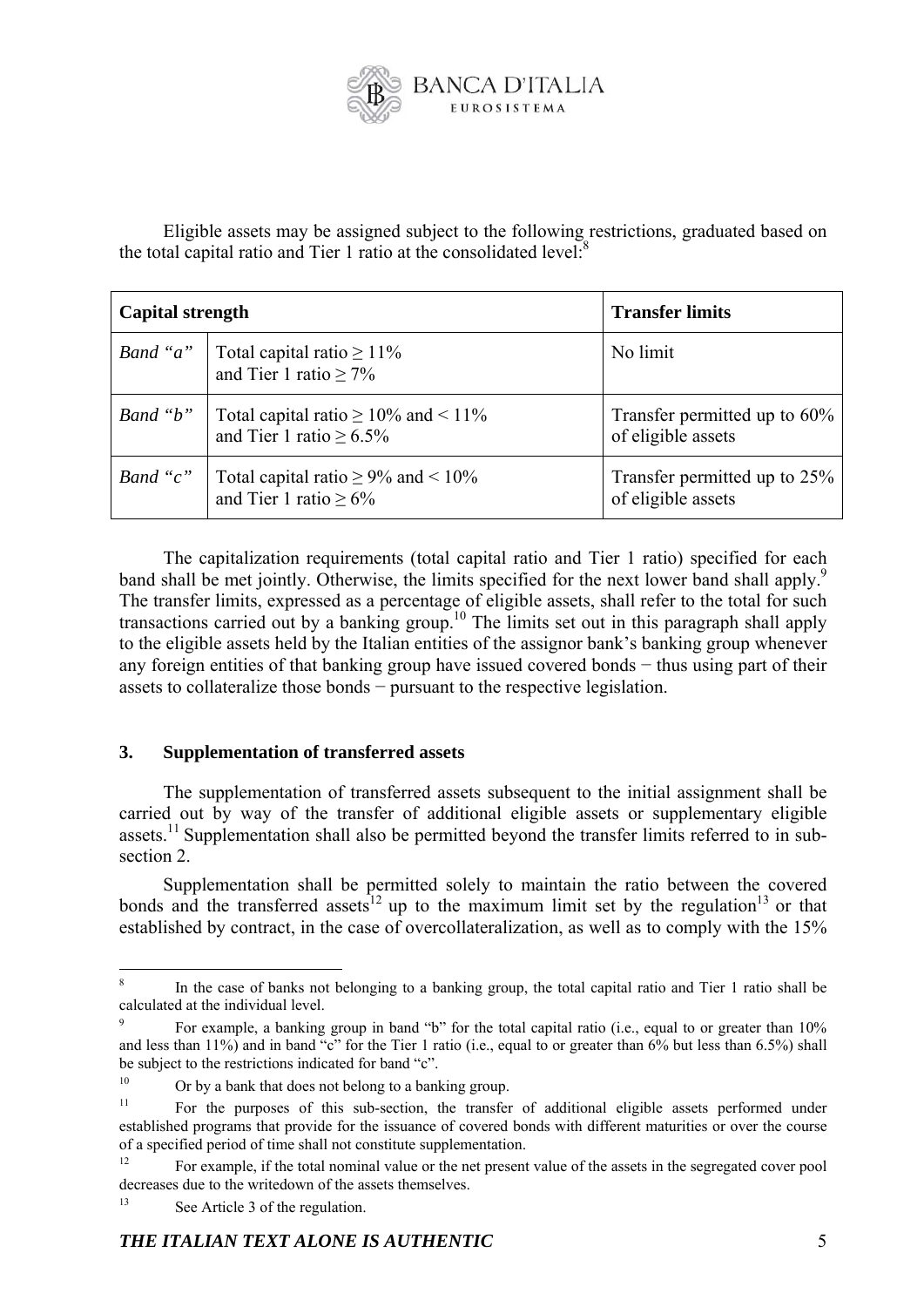

limit on supplementary eligible assets included in the segregated assets.<sup>14</sup> The option of replacing the supplementary eligible assets included in the segregated assets with eligible assets shall not be affected.

Substitution of eligible assets included in the assignee's segregated cover pool with other assets of the same kind originated by the issuer bank is permitted provided that this is expressly set out in the issuance programme and term sheet, which shall indicate when substitution is allowed, assure an adequate market disclosure and, if necessary, set congruous quantitative limits to substitution.

Contracts entered into by banks in relation to the issuance of covered bonds and the accompanying informational documents shall expressly acknowledge that the supplementation of the transferred assets is not permitted except as provided for in these regulations.

#### **4. Prudential treatment**

Purchased covered bonds fall within the portfolio of "exposures in the form of covered bonds" provided for under the standardized approach. Accordingly, such exposures shall qualify for reduced risk weights for the purpose of calculating the capital requirement for credit risk, $15$  as well as the risk weights for the purposes of the rules governing concentration risks.16 Under the same conditions, banks that adopt the foundation IRB approach shall use the LGD values established for covered bonds in the relevant regulatory function.<sup>17</sup>

For market risks, the special methods for calculating the capital requirement for the specific risk on debt securities<sup>18</sup> shall apply to covered bonds.

With regard to the subordinated loan to the assignee, if the loan is granted by the bank that issues the bonds and transfers the assets, the issuer bank shall maintain the same capital requirement for the transferred assets that it was required to meet prior to the transfer ("transferred assets requirement"). The same capital treatment shall apply where the subordinated loan is granted by another bank in the same banking group as the issuer and/or assignor.

In all other cases, the lending bank shall hold a capital requirement equal to the greater of the "transferred assets requirement" and the requirement resulting from the application of the risk weight for the issuer bank and, where different, for the assignor bank on the basis of the method for calculating capital requirements adopted by the lending bank.

<sup>1</sup> See Article 2, paragraph 4, of the regulation, pursuant to which supplementation with supplementary eligible assets is permitted up to the specific limit of 15% of the value of the assets included in the segregated assets of the assignee.

See Title II, Chapter 1, Part 1, Section V, of the "New regulations for the prudential supervision of banks".

<sup>&</sup>lt;sup>16</sup> See Title V, Chapter 1, Section III and related Annex A, of the "New regulations for the prudential supervision of banks".

<sup>&</sup>lt;sup>17</sup> See Title II, Chapter 1, Part 2, Section V, sub-section 1.2, of the "New regulations for the prudential supervision of banks".

<sup>&</sup>lt;sup>18</sup> See Title II, Chapter 4, Part 2, Section II, sub-section 2.2.1, of the "New regulations for the prudential supervision of banks".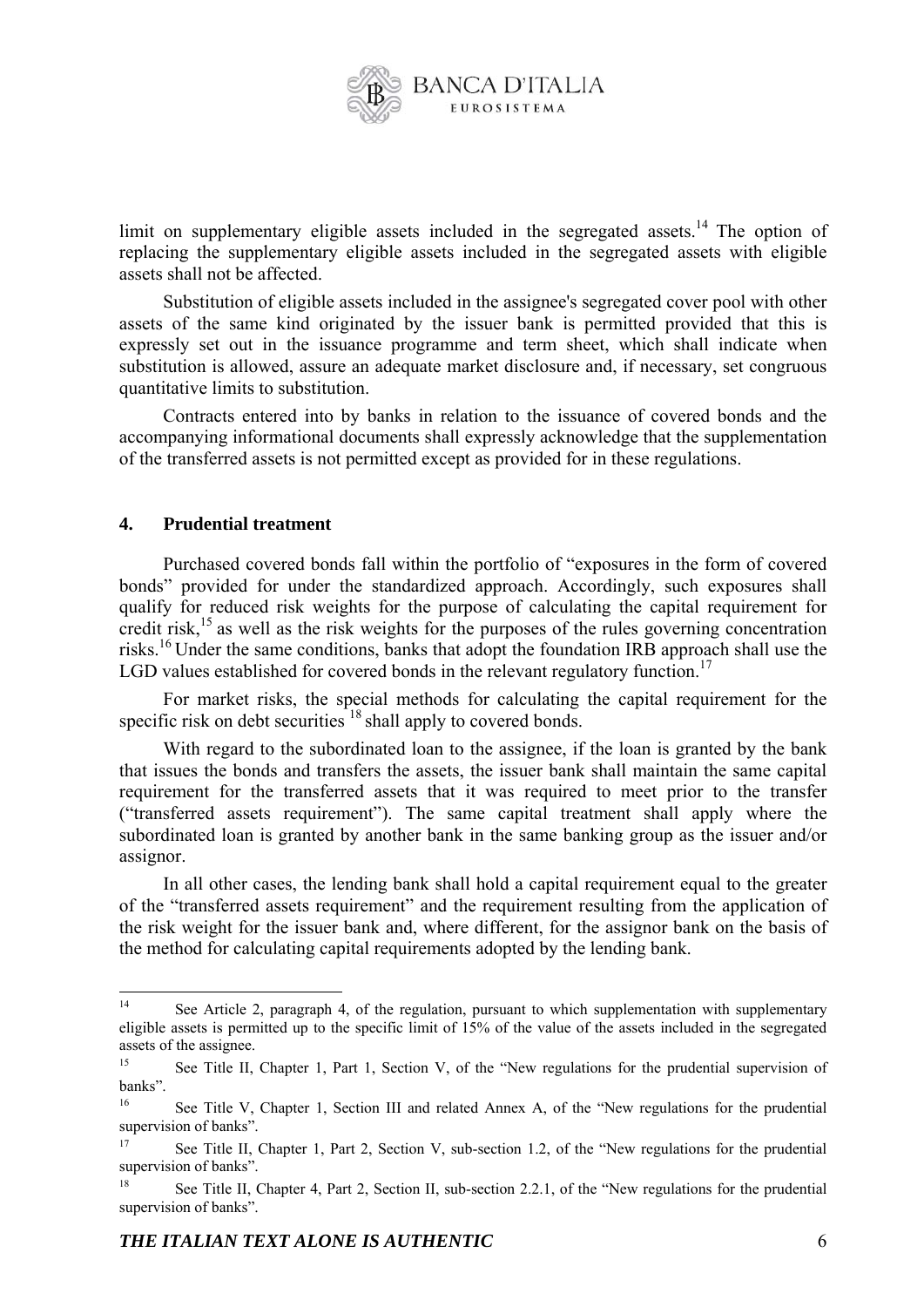

# **5.** Responsibility and controls<sup>19</sup>

The operational framework envisaged for the issuance of covered bonds involves the entry of the issuer bank and, if different, the assignor bank into a new market characterized by a high degree of operational and legal innovation and complexity. Significant aspects include: the ring-fencing of high-quality assets, which gives the covered bondholders a priority claim on such assets; the assumption of an obligation to monitor the quality and the value of the transferred assets and, if necessary, to supplement such assets to maintain the value of the collateral securing the transaction; the structure of the contractual relationships between the assignor bank, issuer bank, lending bank and the assignee; the need to provide adequate disclosure to bondholders; and reporting to the Bank of Italy. With regard to the complexity of the contractual aspects and the possible impact on the banks' financial situation, decisions regarding participation in individual transactions or issue programmes<sup>20</sup> – as issuer of the bonds and assignor of the assets – shall be preceded by the identification and careful assessment of the objectives pursued and the related risks, including legal and reputational risk, as well as the establishment of adequate control procedures, by the management body. Such assessments and procedures shall be approved by the bank's supervisory body and submitted to the control body for an opinion concerning the compliance of the transaction or the activities described in the programme with the law, the regulation and these provisions, as well as the impact of the activity on the bank's financial position and performance.

The same assessments shall be carried out by the bodies of the parent company of the issuer and assignor banks, also taking account of the transaction's consistency with the strategies of the group as a whole, its compatibility with the operational equilibrium of the individual components of the group and the adequacy of the internal control system at the group level.

To support the resolutions concerning the assignment of assets, both at the start of a transaction and in the subsequent supplementary transfers, the assignor bank requests an auditing firm<sup>21</sup> to certify that its verifications have found nothing indicating that the valuation criteria used to set the assets transfer price are different from those applicable to the assignor bank in the preparation of its financial statements. Such certification is not required if the transfer is carried out at the carrying amounts reported in the most recent annual financial statements approved by the assignor bank with no remarks from the auditing firm. The certification is also not necessary whenever any gaps between the carrying amount reported in the financial statements and the transfer price depend exclusively on the ordinary financial dynamics of the transferred assets and do not relate in any way to qualitative changes of the

 $19$ With regard to the identification of the supervisory, management and control bodies referred to in this sub-section, see Title I, Chapter 1, Part 4 of the "New regulations for the prudential supervision of banks".<br><sup>20</sup> For this purpose "issue programmes" are programmes of activities regarding the issue of covered bonds

over a given period of time, including programmes spanning more than one year, and the related transfers of eligible assets, in which the expected volumes and characteristics of the instruments and the contracts are identified in sufficient detail to enable a complete, informed assessment: i) of the impact of the activity on the financial position and performance of the bank and the group during the reference period; ii) of the different types of risk connected with the individual transactions carried out to implement the programme.

<sup>&</sup>lt;sup>21</sup> The auditing firm shall be entered in the special list maintained by CONSOB pursuant to Article 161 of the Consolidated Law on Financial Intermediation; it can be the same firm auditing the issuer bank's financial statements.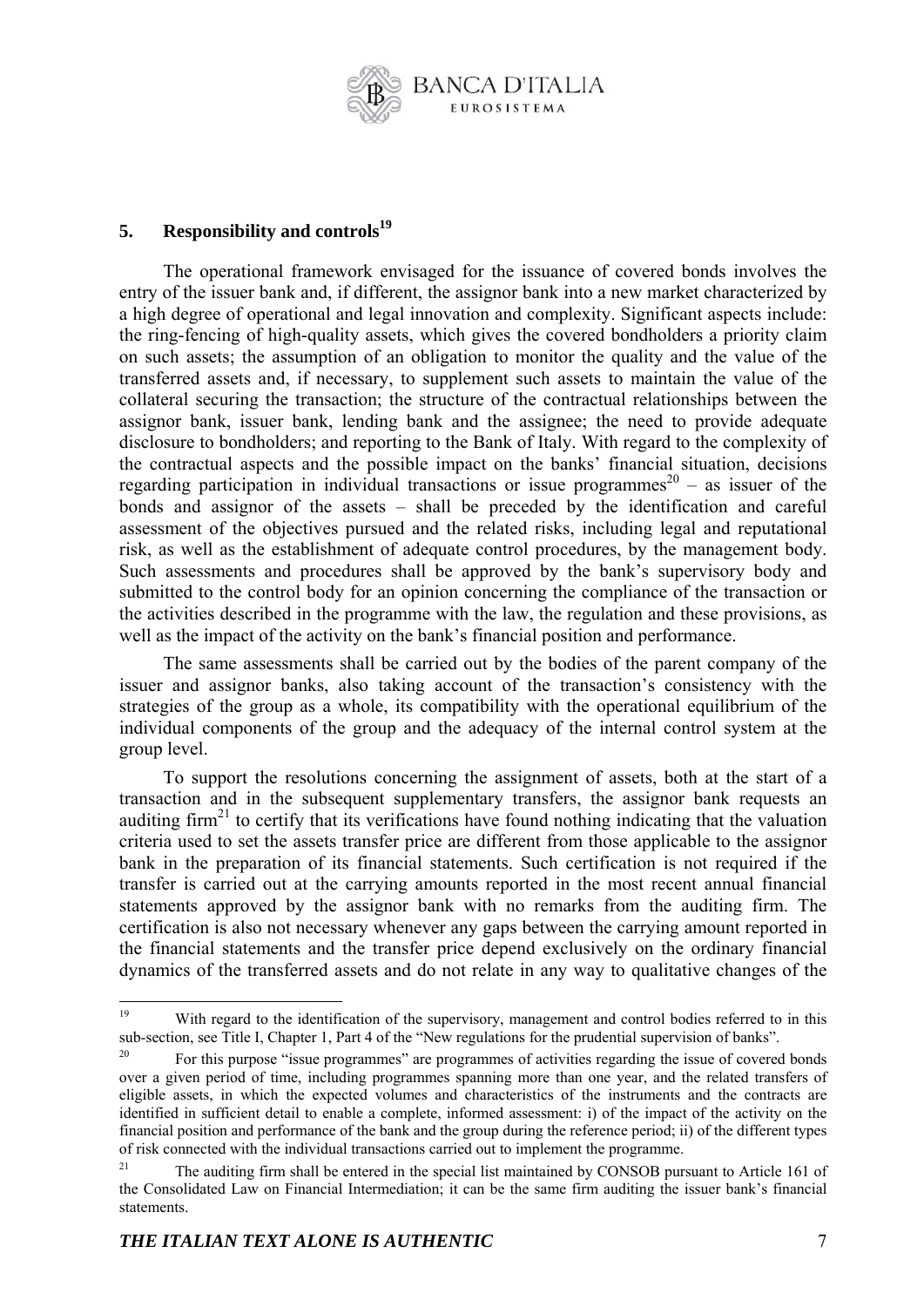

assets and/or the assigned debtors creditworthiness.

The management body shall ensure that the risk management structures of the issuer bank or the related banking group verify at least once every six months and for each transaction:

- the quality and integrity of the transferred assets collateralizing the bonds. Specifically, the estimate of the market value of the residential or non-residential property encumbered by mortgages relating to the assigned real estate loans and mortgage loans shall be performed in accordance with the procedures and with the frequency established in the regulations concerning the calculation of capital requirements for credit risks; $^{22}$
- compliance with the maximum ratio between the covered bonds issued and the transferred cover assets; $^{23}$
- compliance with the transfer limits and procedures for additional supplementary transfers referred to in subsections 2 and 3 above;  $2<sup>4</sup>$
- the effectiveness and adequacy of the risk protection provided by any derivative contracts used to hedge the transaction.

The monitoring of the regularity of the transaction and of the integrity of the collateral securing investors shall also be conducted by an external party (the "asset monitor") engaged by the issuer bank. The asset monitor shall be an auditing  $\lim_{n \to \infty} 25$  possessing the professional skills required to perform such duties and shall be independent of the bank engaging it and of the other persons participating in the transaction. Independence shall mean non-coincidence of the auditing firm responsible for asset monitoring with the auditors of the issuer bank or of the other parties in the transaction (the assignor bank, if different from the issuer, and the assignee). Independence is not affected if the asset monitor is the auditor of other entities of the banking group not involved in the transaction as issuer or assignor.

In order to prevent duplications of controls, terms and conditions of monitoring can be structured as verifications by the auditing firm on the controls carried out by the issuer bank according to agreed upon procedures. The asset monitor shall check the regularity of transactions and the integrity of collateral according to proportionality, extending the scope of verifications and increasing their frequency if the situation of markets or of the issuer may impact on the transaction's regularity or the investors' protection. Within this framework, direct statistical checks proportionate to the transaction's characteristics and risks shall be carried out.

The asset monitor shall prepare an annual report also to the control body of the bank that has engaged it on the checks performed and their results. The requirements established by Articles 52 and 61, paragraph 5, of the 1993 Banking Law for persons that perform control

<sup>22</sup> See Title II, Chapter 1, Part 1, Section IV, of the "New regulations for the prudential supervision of banks".

<sup>23</sup> See Article 3 of the regulation.

<sup>&</sup>lt;sup>24</sup> Monitoring of compliance with the transfer limits shall also be performed by the internal control structures of the assignor bank or the related banking group if different from the issuer bank or banking group.

<sup>25</sup> See Article 7-*bis*, paragraph 6, of the law. The firm shall be entered in the special list maintained by CONSOB pursuant to Article 161 of the Consolidated Law on Financial Intermediation and shall be independent of the entity appointed to audit the accounts of the issuer bank.